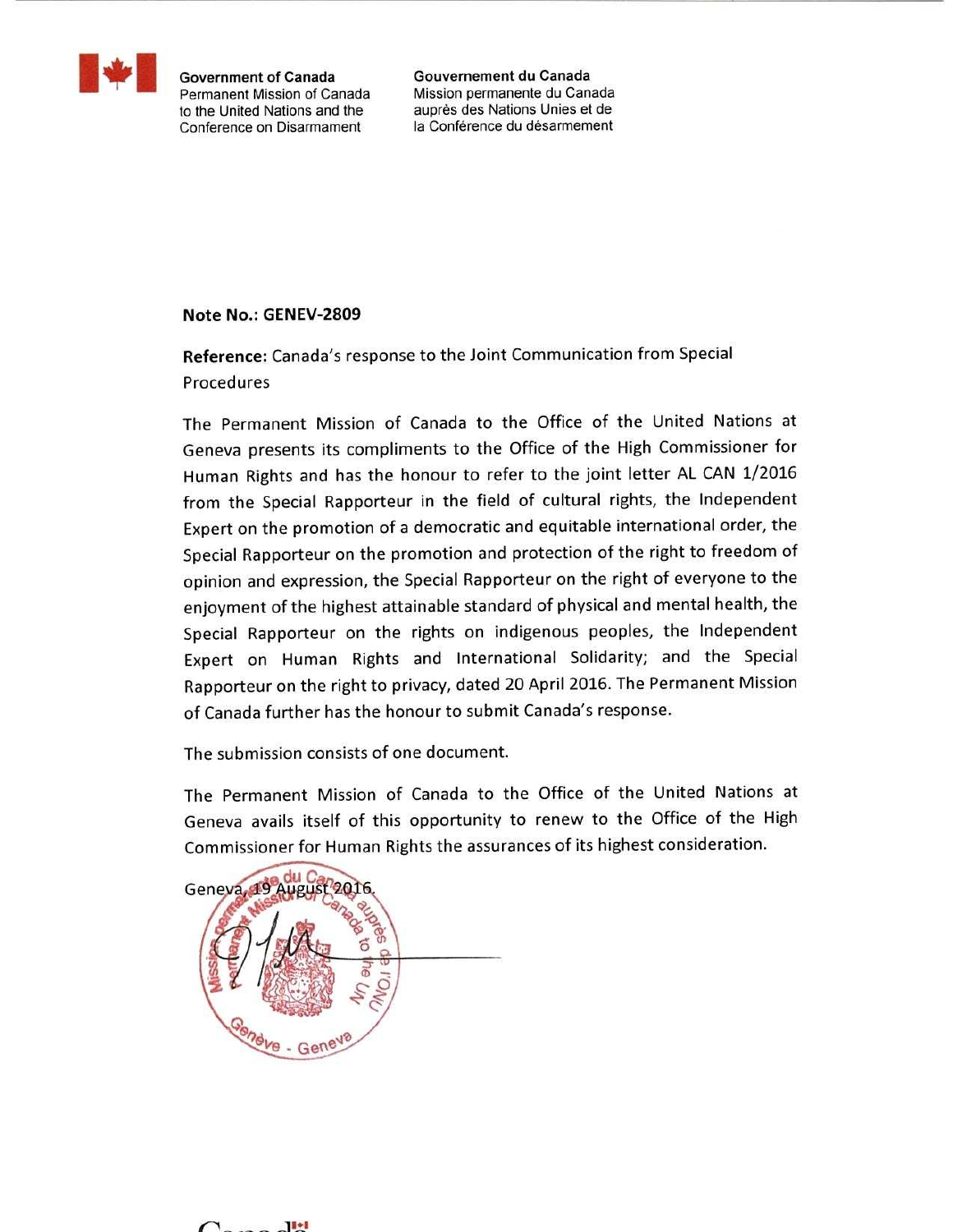# RESPONSE OF CANADA TO THE JOINT COMMUNICATIONS FROM THE SPECIAL RAPPORTEURS OF THE UNITED NATIONS OFFICE OF THE HIGH COMMISSIONER FOR HUMAN RIGHTS

# **Introduction**

l,

- 1. On 20 April 2016, seven Special Rapporteurs from the United Nations Office of the High Commissioner for Human Rights sent a Joint Communication to Canada: reference AL CAN 1/2016.
- 2. By way of this Communication, the Special Rapporteurs provided information they had received regarding "alleged adverse human rights impacts stemming from certain provisions within the Trans-Pacific Partnership."
- 3. At present, the Government of Canada<sup>1</sup> is following through on its commitment to engage Canadians on the outcomes of the Trans-Pacific Partnership (TPP). These outreach efforts have taken place across the country and have included over 250 interactions and meetings with over 450 stakeholders. Those consulted include all provinces and territories, industry, civil society, think tanks, academics, Indigenous groups, students and the general public. The Government has also received over 30 000 letters and emails from interested Canadians, including submissions to the Government of Canada's TPP consultations webpage. In parallel, the House of Commons Committee on International Trade is also studying the TPP, and has heard from over 260 witnesses and received over 100 written submissions from a broad range of stakeholders and members of the public from across the country.
- 4. This response provides a general outline of Canada's approach to trade negotiations, including Canada's objectives with respect to consultations, public participation, intellectual property and dispute settlement.
- 5. Canada is a steadfast supporter of the UN and its founding values. Canada takes very seriously its international human rights obligations and is committed to maintaining a constructive dialogue with UN mechanisms, including the Special Procedures, which are a vital aspect of a strong and effective international human rights system.

# **Canada's Approach to Trade Negotiations**

6. Through the elimination of trade barriers, free trade agreements (FTAs) create a favorable environment for exchange in goods, services, and investment. This reduces trade costs and the cost of goods and services. Trade, or the agreements on which they are based, strengthen linkages across borders improving the sharing of technology,

 $1$  The "Government of Canada" is a reference to the Canadian federal government, while a reference to "governments" means the federal, provincial and territorial governments combined.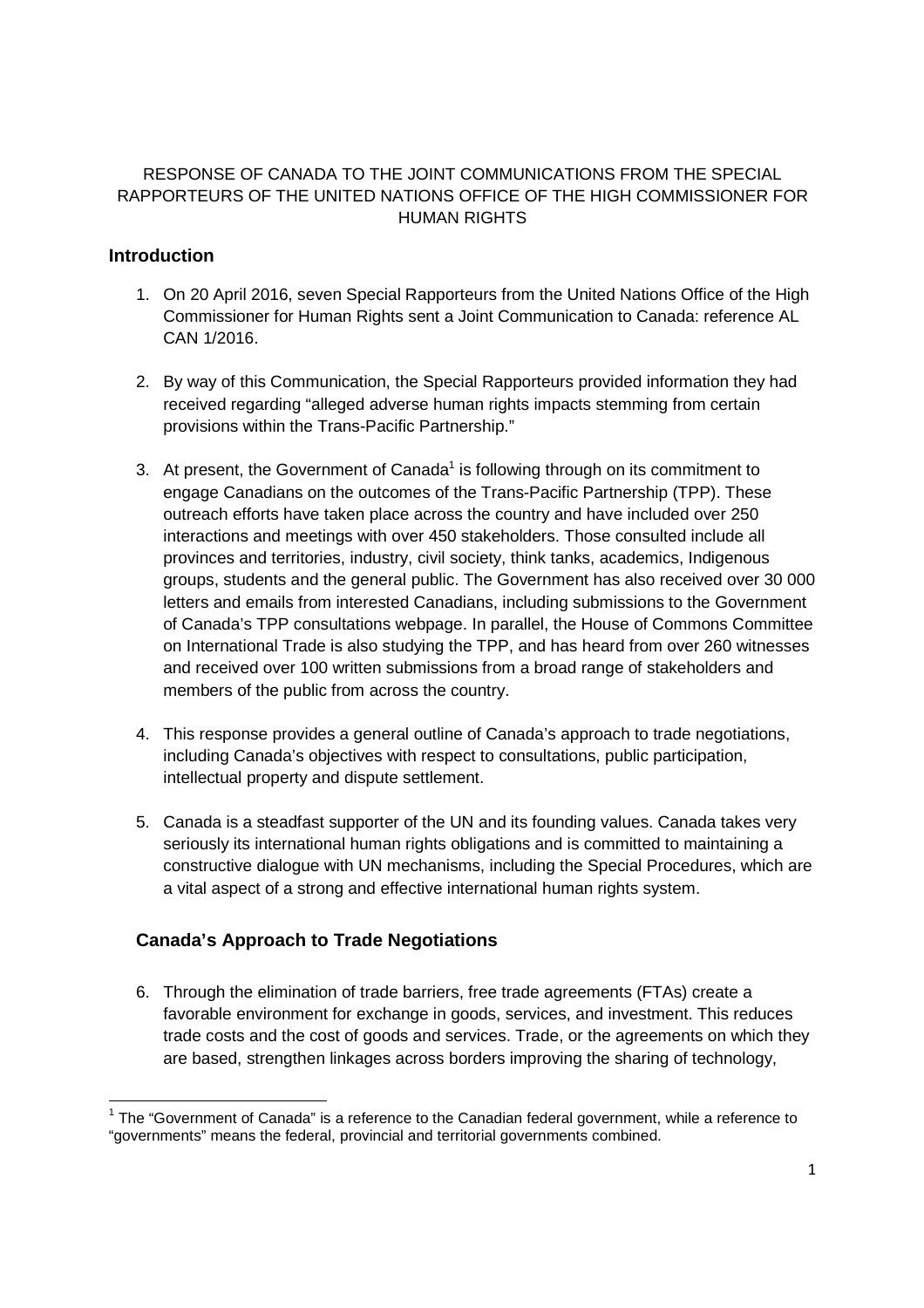ideas, democracy and the rule of law. These agreements improve local standards of living and build favourable conditions for development.

- 7. Canada's multilateral, bilateral and regional FTAs are just one of the many instruments that fall under the broader trade policy umbrella. Domestic and international trade policy is a broad concept and can include initiatives such as trade promotion, trade missions, foreign investment attraction, funding programs for business growth, foreign investment protection and promotion agreements (FIPAs), among others. All of these tools work in tandem with one another, including with FTAs, to help open new markets for Canadian exports and promote Canadian economic growth and prosperity for the benefit of all Canadians.
- 8. Canada's trade agreements are crafted to be consistent with other international treaties, including international human rights treaties, and to allow governments to continue to progress work in other areas of public policy to address matters of international significance. As a trading nation, Canada views international trade and investment as essential to our standard of living. FTAs are also just one of many instruments that can contribute to improving the standard of living for people all around the world.
- 9. Canada's objectives in FTAs are centered on advancing economic interests in a manner consistent with our values, and are centred on good governance, transparency, and the rule of law. This is achieved, in part, through FTAs that provide opportunities to address both tariff and non-tariff barriers that Canadian exporters face in the global market place. FTAs can also contribute to the promotion of good governance by establishing strong environment, labour, transparency and anti-corruption standards while respecting human rights and encouraging fair and sustainable international economic activity.

# **Public Participation in Setting Free Trade Agreement Objectives**

- 10. FTAs are primarily economic agreements that are informed by the needs of Canadians and Canadian businesses. Before embarking on exploratory discussions with a foreign market or region, the federal government engages in a series of outreach initiatives, including with provinces and territories, which are designed to solicit feedback on a variety of trade areas from across the country. These outreach initiatives are published online and are rolled-out at various stages.
- 11. This extensive outreach informs the decision-making process regarding whether to enter into negotiations. When a potential trade negotiation is considered, a Notice of Intent is published in the Canada Gazette and views are solicited within a specified timeframe. This notification is part of the Government of Canada's domestic engagement process with all Canadians, including businesses, civil- society organizations, individual Canadians and Indigenous peoples, as well as with provincial and territorial governments. The process solicits advice and views on priorities, objectives and concerns across a broad spectrum of issues, including human rights, to help outline the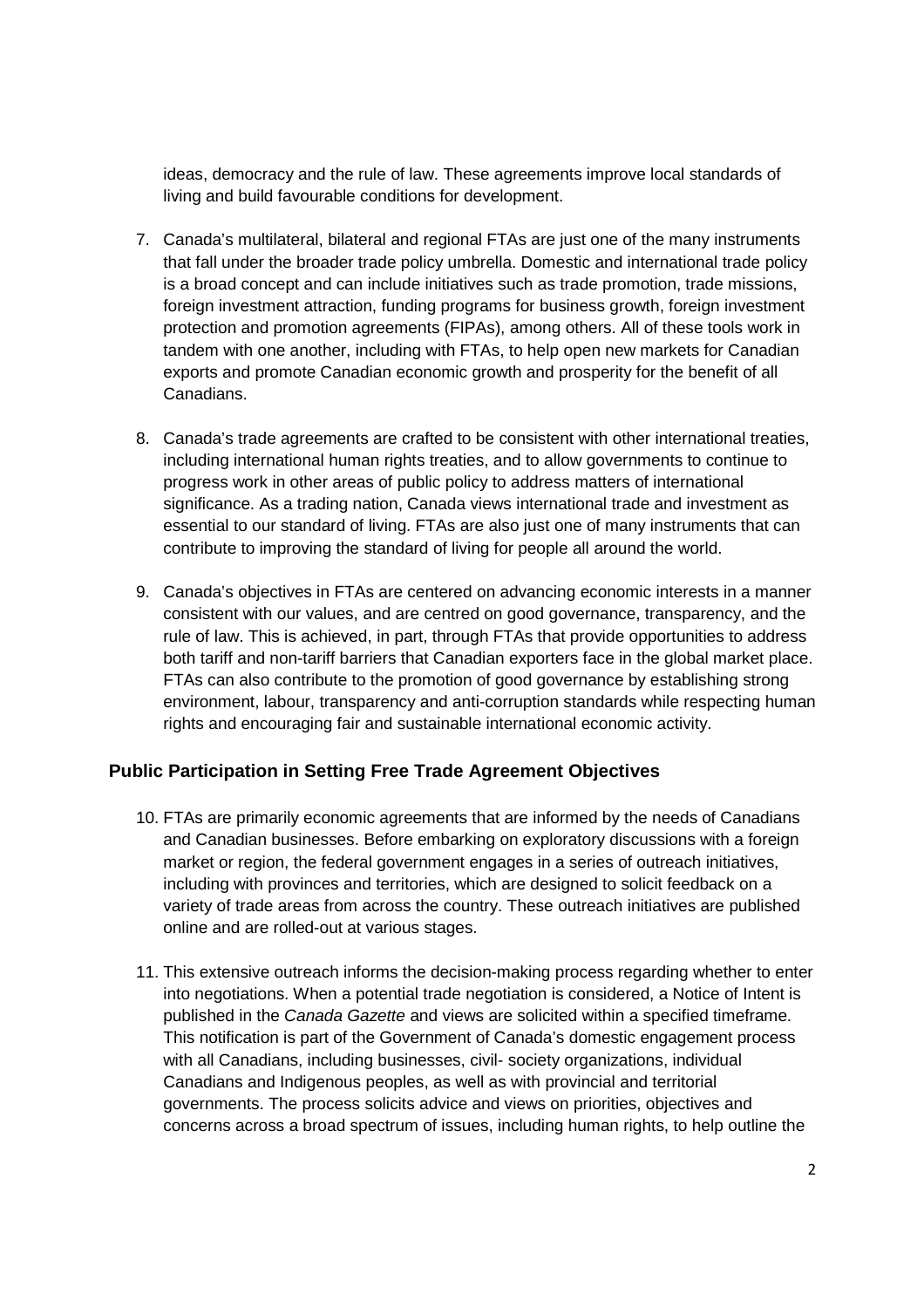objectives of a specific negotiation. Any information is considered public, unless explicitly stated otherwise, and contributors have the option to deliver their views in person, in writing, by email, fax or mail.

- 12. The Government of Canada also undertakes a two-step approach to assess the environmental impact of prospective FTAs and FIPAs. Environmental assessments assist negotiators in integrating environmental considerations into the negotiating process by providing information on the potential environmental impacts of the proposed trade agreement. As with the Canada Gazette process, Canadians are welcome to submit their views and the assessments are publicly available on the Global Affairs Canada website. Advice from non-governmental advisory groups is also sought and used to inform future work on environmental assessments of trade. As part of this process, an initial environmental assessment is carried out during the early stages of the negotiations. Upon conclusion of negotiations, a final environmental assessment is prepared based on the negotiated outcomes.
- 13. Once negotiations are underway, the Government of Canada's positions are further informed through ongoing engagement. In addition to regular liaison with provinces and territories, officials also meet and engage with indigenous groups, representatives from industry, civil society, foreign governments as well as Parliamentarians.

### **Accountability in Policy-Making**

- 14. Much of Canada's legislative jurisdiction related to FTAs is at the federal level. However, FTAs can also affect areas of provincial jurisdiction and, as a result, provinces and territories play key roles in shaping Canada's international trade agenda. During trade negotiations, Global Affairs Canada and relevant departments across Government are in regular contact with provincial and territorial counterparts, both formally and informally.
- 15. At any time during a trade negotiation, Parliamentary committees may opt to study trade initiatives and invite negotiators to testify and shed light on any aspect of the agreement, as well as call a number of witnesses to get a wide range of views. To participate in these studies, Canadians can provide written submissions, request to appear before the committee, attend the meetings as an observer, and listen to the meeting broadcasts online. Meeting transcripts, minutes, and written submissions are also made available online. Upon concluding a study, Parliamentary committees will generally prepare a report and table it in the House of Commons or Senate as appropriate. When requested, the Government would provide an official response to the report and its recommendations, which would also be available online.
- 16. After an agreement has concluded, it is translated into Canada's official languages (English and French), and is legally reviewed before being signed. According to the Policy on the Tabling of Treaties in Parliament, the Agreement must be tabled in the House of Commons for 21 sitting days before the Government can take legal steps to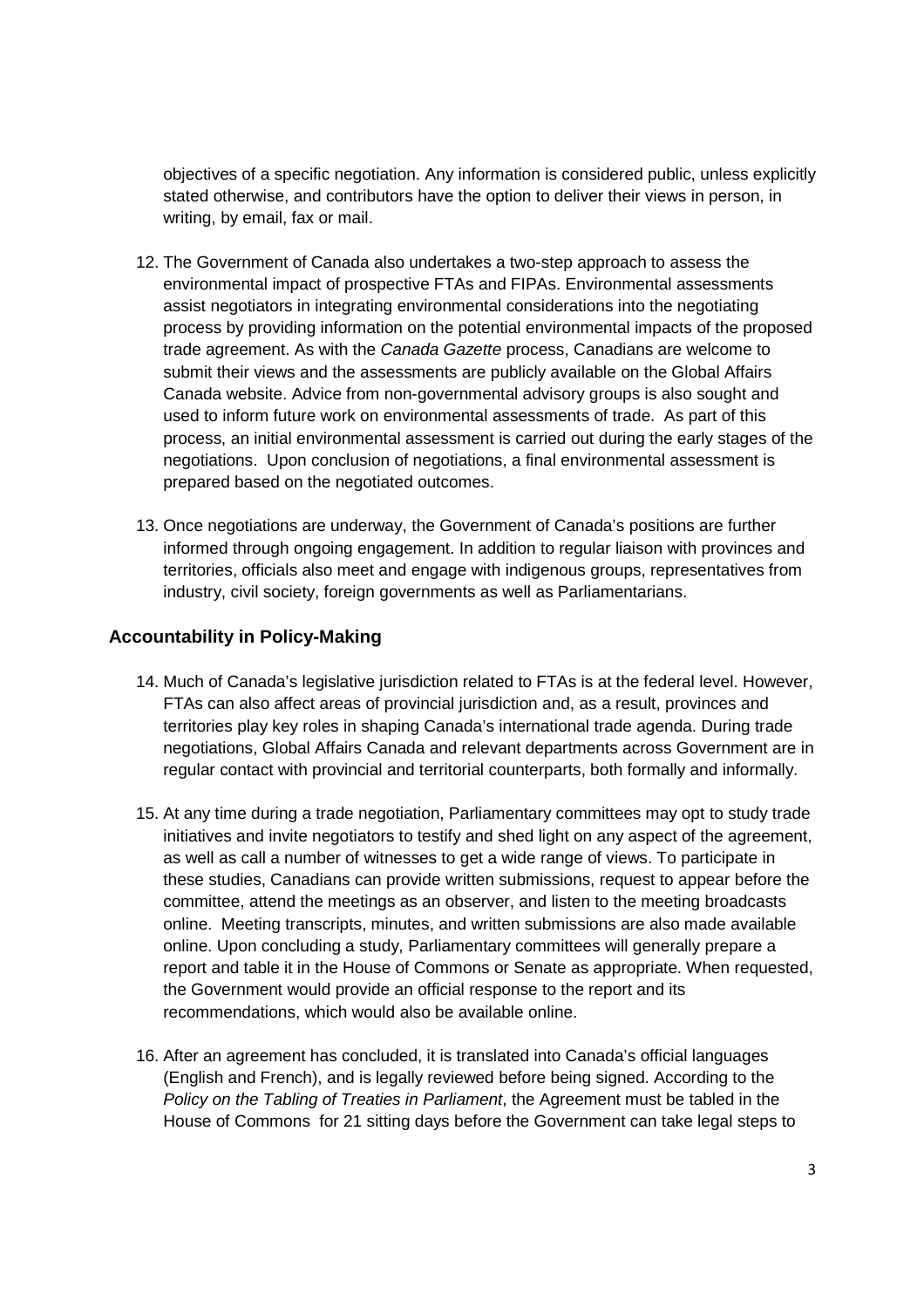bring the treaty into force, to provide members with time to review, debate and introduce motions related to the Agreement. Should the Agreement's implementation require legislation, such legislation would undergo full Parliamentary scrutiny, including debate, committee study, and numerous votes, before being passed in line with Parliamentary procedure.

#### **Intellectual Property in Canada's Trade Policy**

- 17. Canada's approach to intellectual property policy (IP) development, is generally to seek to balance the interests of innovators and creators of IP with those of users of IP and the broader public policy objectives in the interests of all Canadians. Domestically, for example, Canada's 2012 amendment to modernize its copyright legislation provided new abilities for right holders to protect and enforce their rights in the digital environment, while also providing new exceptions to allow users to legitimately access and enjoy works. It also included a notable and distinctively Canadian framework for Internet service provider liability, which takes into account the interests of all stakeholders in establishing a balanced regime that conveys information about possible infringement concerns and protects the privacy of users, while respecting Canada's legal framework based on transparency and due process to preserve the interests of all parties.
- 18. Internationally, Canada pursues intellectual property objectives that reflect its domestic values, priorities and legal obligations. Canada takes seriously its commitments and obligations made in all international agreements. Canada also recognizes that such agreements are designed to serve the countries involved as well as the interests of those countries' populations. For example, commitments under the WTO Trade-Related Aspects of Intellectual Property Rights Agreement (TRIPS) not only contain obligations, but also include important flexibilities and exceptions. Canada views as important a party's ability to utilize the exceptions in the WTO/TRIPS Agreement, as affirmed by the 2001 Doha Declaration of the TRIPS Agreement and Public Health and the WTO General Council Decision of August 30, 2003, to secure important public health objectives. Since the 2001 Doha Declaration, the intellectual property chapters of Canada's FTAs have consistently reflected these principles.
- 19. These principles are also reflected domestically. For instance, Canada was the first country to take concrete steps toward implementing the August 30, 2003 WTO General Council decision, which provides the conditions under which a WTO Member can export a generic version of a patented pharmaceutical product to an eligible importing leastdeveloped country. The implementation of the Decision in 2004 under Canada's Access to Medicines Regime (CAMR) put in place a mechanism to facilitate access to generic versions of patented drugs and medical devices to least-developed and developing countries. Canada was the first to exercise this flexibility. In September 2008, Canada announced that the first shipment of lower-cost generic medicine to combat HIV/AIDS had been sent to Rwanda by a Canadian pharmaceutical company. This was followed by a second shipment of medicine in 2009.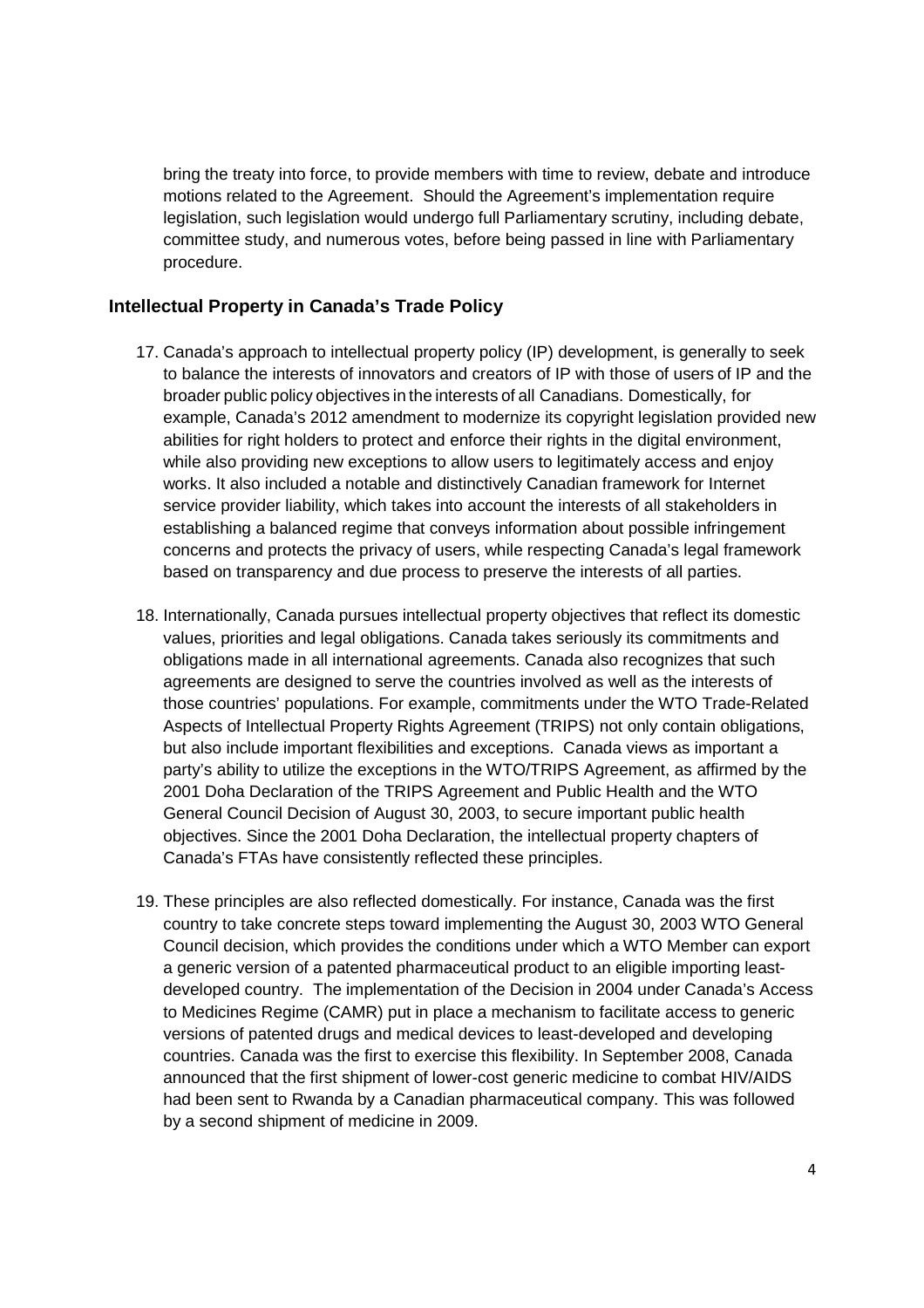20. Canada's strong support for the multilateral framework established through the WTO and the World Intellectual Property Organization is also reflected in its bilateral and regional engagement on intellectual property issues. Canada's approach affirms the importance of the multilateral rules, and any additional elaboration of rules or initiatives is designed for the mutual advantage of Canada and its trading partners.

#### **Investment and Dispute Settlement**

- 21. Investment is an important element of the overall commercial relationship between trading partners. Investment obligations in trade agreements aim to provide a level playing field by encouraging a transparent and predictable investment environment.
- 22. Canada recognizes that companies investing in foreign countries commit large sums of capital that are potentially vulnerable to the actions of foreign governments, such as expropriation of property without compensation. Since the North American Free Trade Agreement, and in all of Canada's trade agreements that include investment chapters, Canada has included an investor-state dispute settlement (ISDS) mechanism. These ISDS mechanisms provide a means of enforcing basic investor protections through access to an independent arbitral tribunal to resolve conflicts between an investor and a host State with respect to obligations in a specific free trade agreement.
- 23. A foreign investor could go to a domestic court to address its complaint to the extent that the issue amounts to a breach of domestic law; however, domestic courts cannot address an alleged breach in an international agreement. Similarly, ISDS tribunals have no authority to interpret domestic law or to challenge the rights and protections awarded to Canadians under the Constitution of Canada and the Canadian Charter of Rights and Freedoms (the Charter).

# **Preservation of Public Services, Culture and Indigenous Rights**

- 24. Since Canada's trade agreements are crafted to be consistent with other international and domestic legal instruments, each trade agreement contains exceptions from obligations to ensure the Government retains its right to regulate in areas of domestic importance and in the public's interest. Furthermore, Canada's trade policy cannot supersede protections and obligations afforded to all Canadians, including Aboriginal peoples, through the Constitution of Canada and the Charter.
- 25. With respect to retaining the right to regulate, all of Canada's trade agreements that include services and investment obligations exclude public services. This means that Canadian governments at all levels retain the ability to maintain or establish regulations, subsidies, administrative practices or other measures in the areas of health, public education, and social services that have a public purpose, based on Canadian objectives and priorities.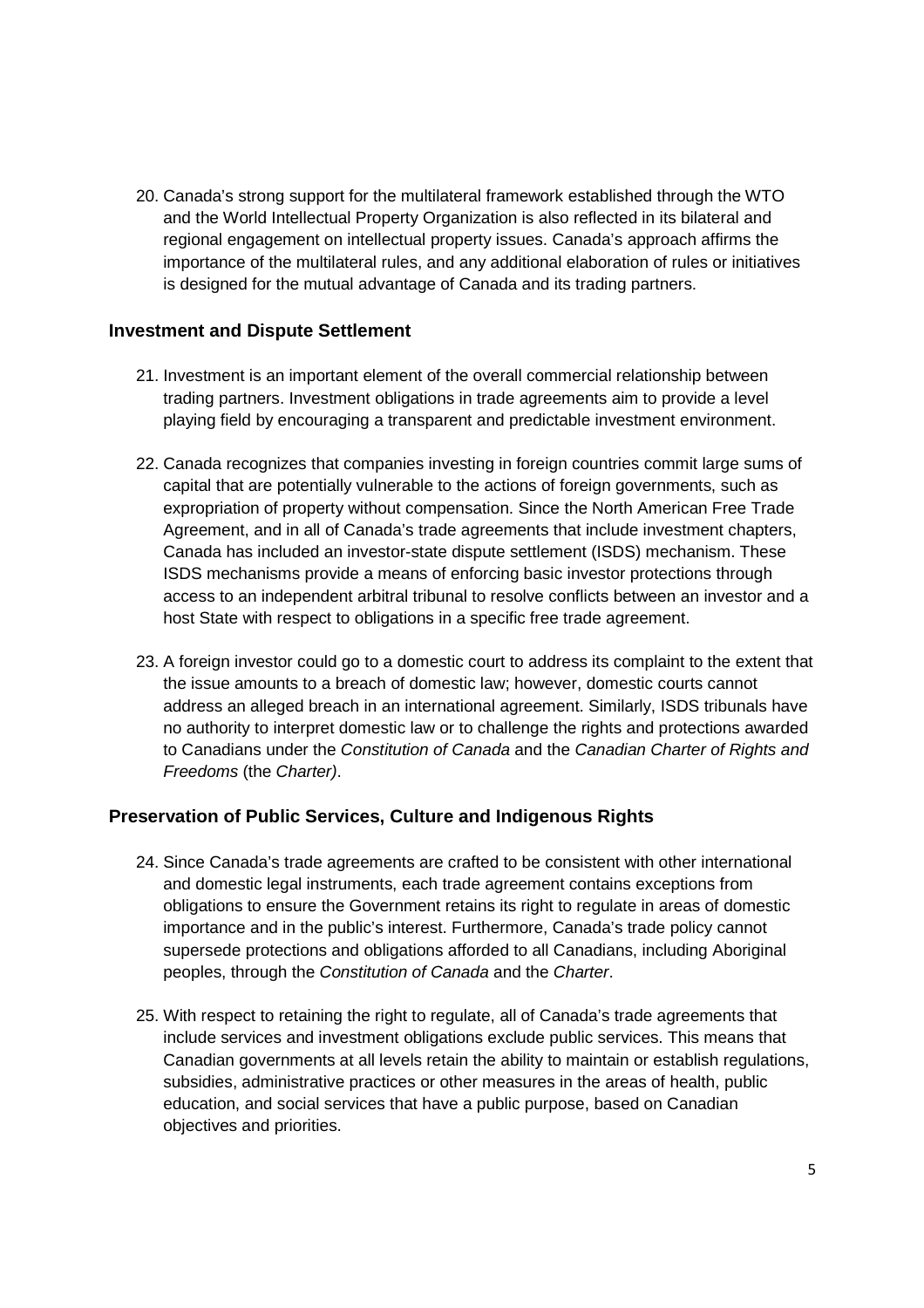- 26. The preservation and promotion of the diversity of cultural expressions is a core objective for the Government of Canada. This is demonstrated, among other activities, by Canada's active and continued leadership in the implementation of the 2005 UNESCO Convention on the Protection and Promotion of the Diversity of Cultural Expression. Canada also takes seriously its obligations related to culture and freedom of expression, as provided in the International Covenant on Economic and Social Rights and the International Covenant on Civil and Political Rights. Through various mechanisms, Canada excludes cultural industries in all of its FTAs so that Canada and the provinces and territories can maintain existing cultural policies and programs with respect to cultural industries, as well as retain the full flexibility to develop new ones in the future.
- 27. An equally important core objective of Canada is ensuring that the rights of Indigenous peoples' under the Constitution of Canada and the Charter are not compromised by obligations Canada enters into in trade agreements. Commitments made in free trade agreements are consistent with Canada's commitments to Indigenous peoples, and under Canadian law cannot supersede Canadian constitutional protections for Indigenous peoples. If Canada determines that adherence to an obligation in a trade agreement may lead to an adverse impact on an Indigenous group's Treaty rights, $<sup>2</sup>$ </sup> Canada is obligated to consult with those groups. To ensure that the constitutionallyprotected rights of Indigenous peoples are not compromised by free trade agreements, Canada routinely considers how these rights might be relevant in particular areas and, as appropriate and wherever necessary, includes exceptions or exclusions for domestic Indigenous measures in the areas of government procurement, services and investment, environment and state-owned enterprises.
- 28. Global Affairs Canada welcomes input from Indigenous peoples on FTAs and other initiatives through formal and informal processes (e.g. Canada Gazette notices, webinars, etc.), and throughout any negotiating process. Canada also participates in international discussions on issues related to genetic resources, traditional knowledge and traditional cultural expressions of indigenous peoples at the World Intellectual Property Organization where these issues are regularly discussed. These meetings are open to observers and have in the past included representatives of Canada's Indigenous organizations.
- 29. The Government of Canada is committed to building renewed nation-to-nation relations with the Indigenous peoples of Canada based on recognition of rights, respect, cooperation, and partnership. Our Government also believes that meaningful and open engagement with Indigenous peoples is an important aspect of the development and implementation of Canadian trade policy. In the fall of 2016, the Government will engage

 $\overline{a}$ 

 $<sup>2</sup>$  Modern treaties are constitutionally-protected agreements negotiated between Canada, the Indigenous</sup> group, and the relevant province or territory, that set out the rights and obligations of each of the parties.